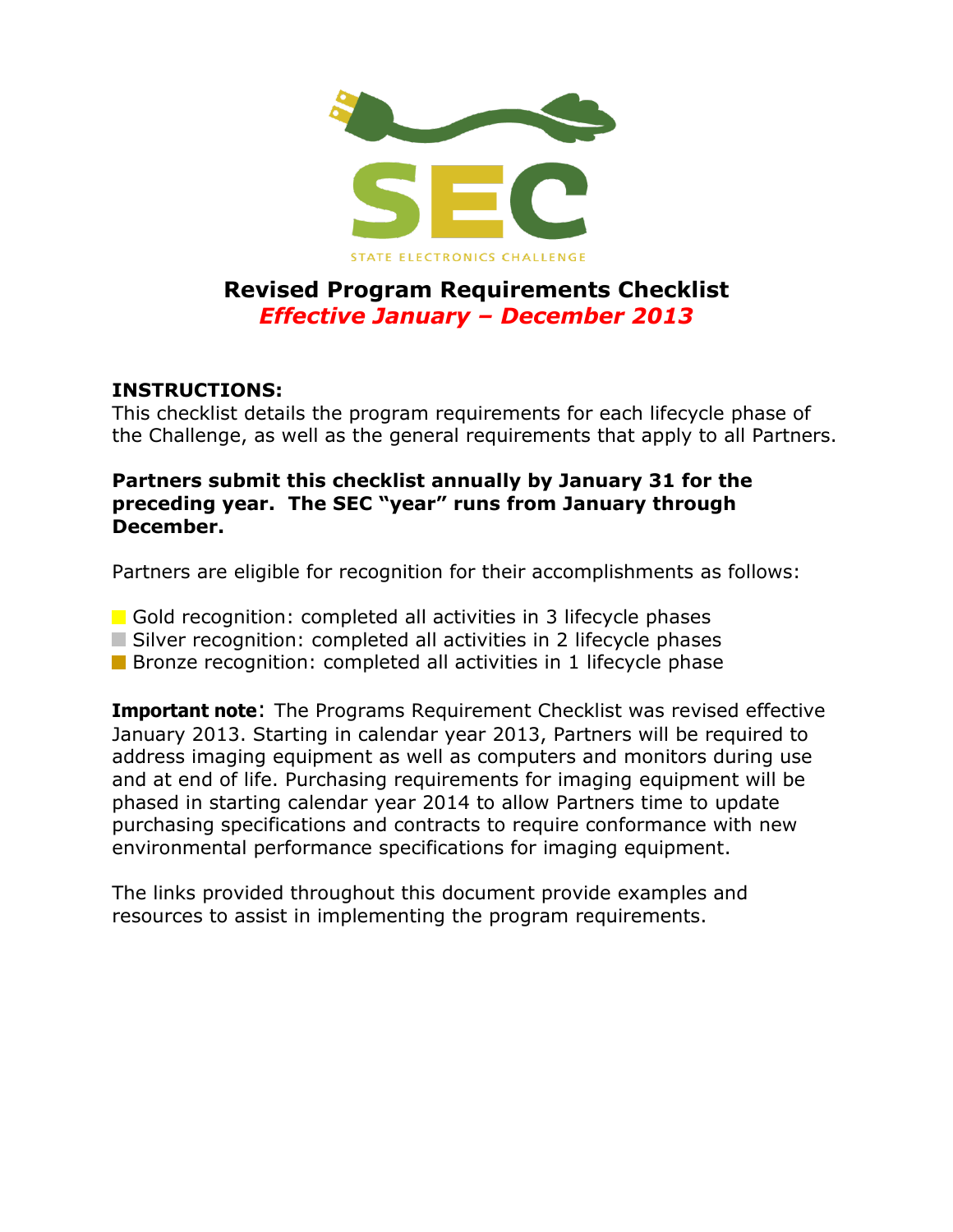#### **GENERAL REQUIREMENTS**

| Benchmark Reporting Form Submitted within 4 weeks of joining as<br>a Partner.                 |
|-----------------------------------------------------------------------------------------------|
| Annual Reporting Form Submitted by January 31 of each year for<br>the previous calendar year. |

#### **PURCHASING MANDATORY ACTIVITIES**

|              | 1. Annually complete the <b>SEC</b> Acquisition & Procurement Planning<br><b>Checklist</b>                                                                                                                                                                                                                |
|--------------|-----------------------------------------------------------------------------------------------------------------------------------------------------------------------------------------------------------------------------------------------------------------------------------------------------------|
|              | 2. Modify existing procurement policies, directives, memoranda, and/or<br>quidance to require, or give preference for, environmentally preferable<br>electronic equipment, including desktop computers, monitors, notebook<br>computers, copiers, printers, and multifunction devices.                    |
| $\mathsf{L}$ | 3. Establish and promote a policy, directive, memorandum, and/or<br>guidance requiring, or giving preference to, the procurement of<br>EPEAT® registered products.                                                                                                                                        |
|              | 4. Ensure that 95% of computer desktops, notebooks, and monitors<br>purchased or leased this year are <b>EPEAT</b> registered products. <sup>1, 2</sup> Starting<br>in Calendar Year 2014, 95% of copiers, printers, and multifunction<br>devices purchased or leased are also EPEAT registered products. |
|              |                                                                                                                                                                                                                                                                                                           |

## **Continued on next page.**

 $\overline{a}$ 

 $<sup>1</sup>$  If procurement decisions are beyond your authority, ensure that the request has been made, and</sup> information provided, to the appropriate decision-makers to support this criteria.

 $^2$  Agencies can exclude small and/or minority and/or woman-owned manufacturers from total purchases, if a program is in place to educate these companies about EPEAT and encourage EPEAT product registration.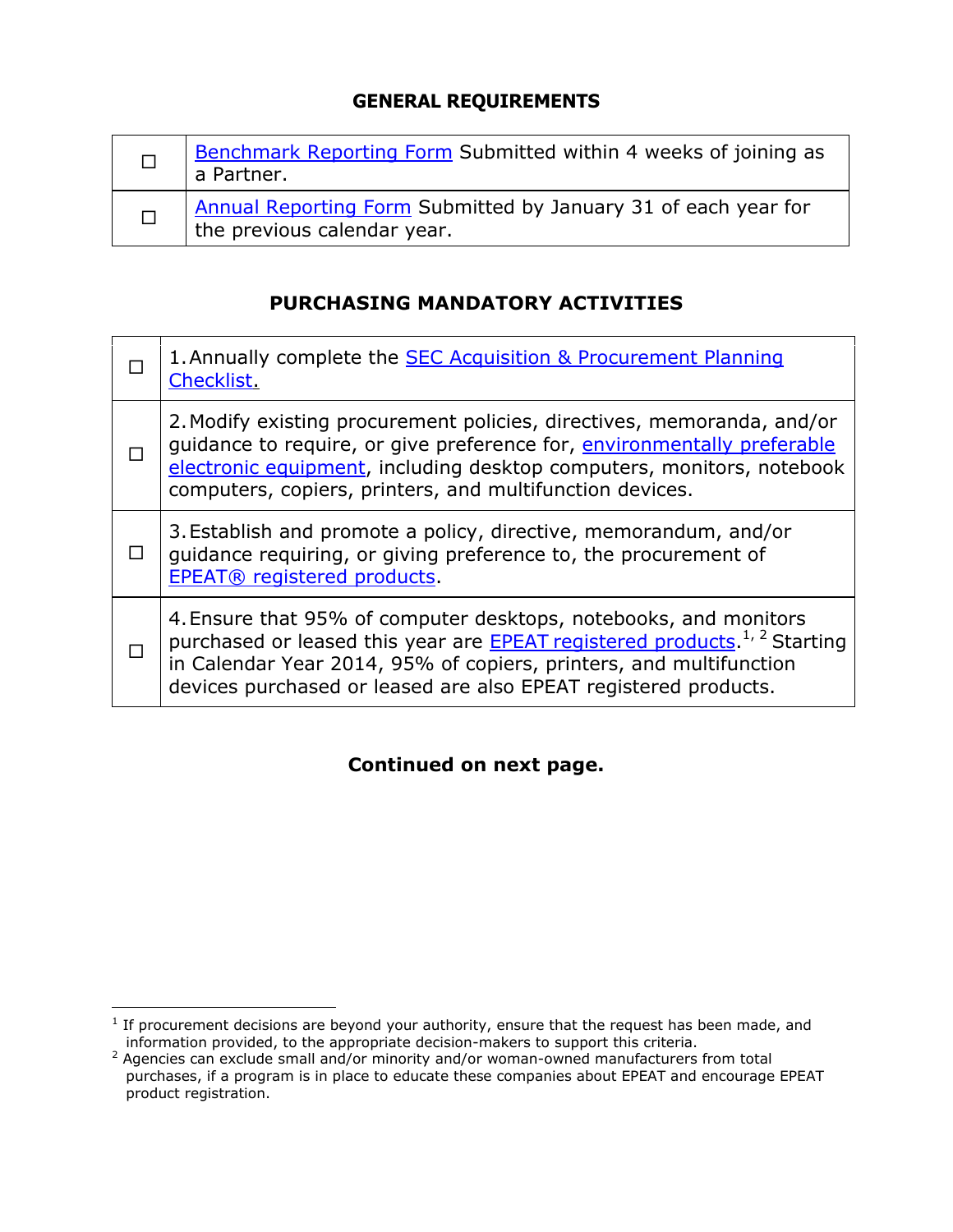### **OPERATION & MAINTENANCE MANDATORY ACTIVITIES**

|   | 1. Establish and promote a policy, directive, memorandum, and/or<br>guidance for Information Technology Asset Management (see example.)                                                                                                                                                                                                              |
|---|------------------------------------------------------------------------------------------------------------------------------------------------------------------------------------------------------------------------------------------------------------------------------------------------------------------------------------------------------|
|   | 2. Establish and promote a policy, directive, memorandum, and/or<br>guidance for power management of computers, monitors, copiers,<br>printers and multifunction devices. Ensure the policy addresses<br>exceptions for sensitive equipment.                                                                                                         |
|   | 3. Ensure the <b>ENERGY STAR "Sleep"</b> function is enabled on 100% of<br>computer monitors and computer desktops, and "power down" functions<br>are enabled on 100% of copiers, printers, and multifunction devices.<br>Exemptions from this requirement must be outlined in a power<br>management policy, directive, memorandum, and/or guidance. |
|   | 4. Promote power management through the education of policy makers,<br>Information Technology staff, and equipment users.                                                                                                                                                                                                                            |
| П | 5. Establish, promote, and implement a policy, directive, memorandum,<br>and/or guidance for reducing paper consumption by printers, copiers,<br>and multifunction devices.                                                                                                                                                                          |
|   | 6. Ensure double-sided printing features are utilized on 75% of printers,<br>copiers, and multifunction devices.                                                                                                                                                                                                                                     |

# **Continued on next page.**